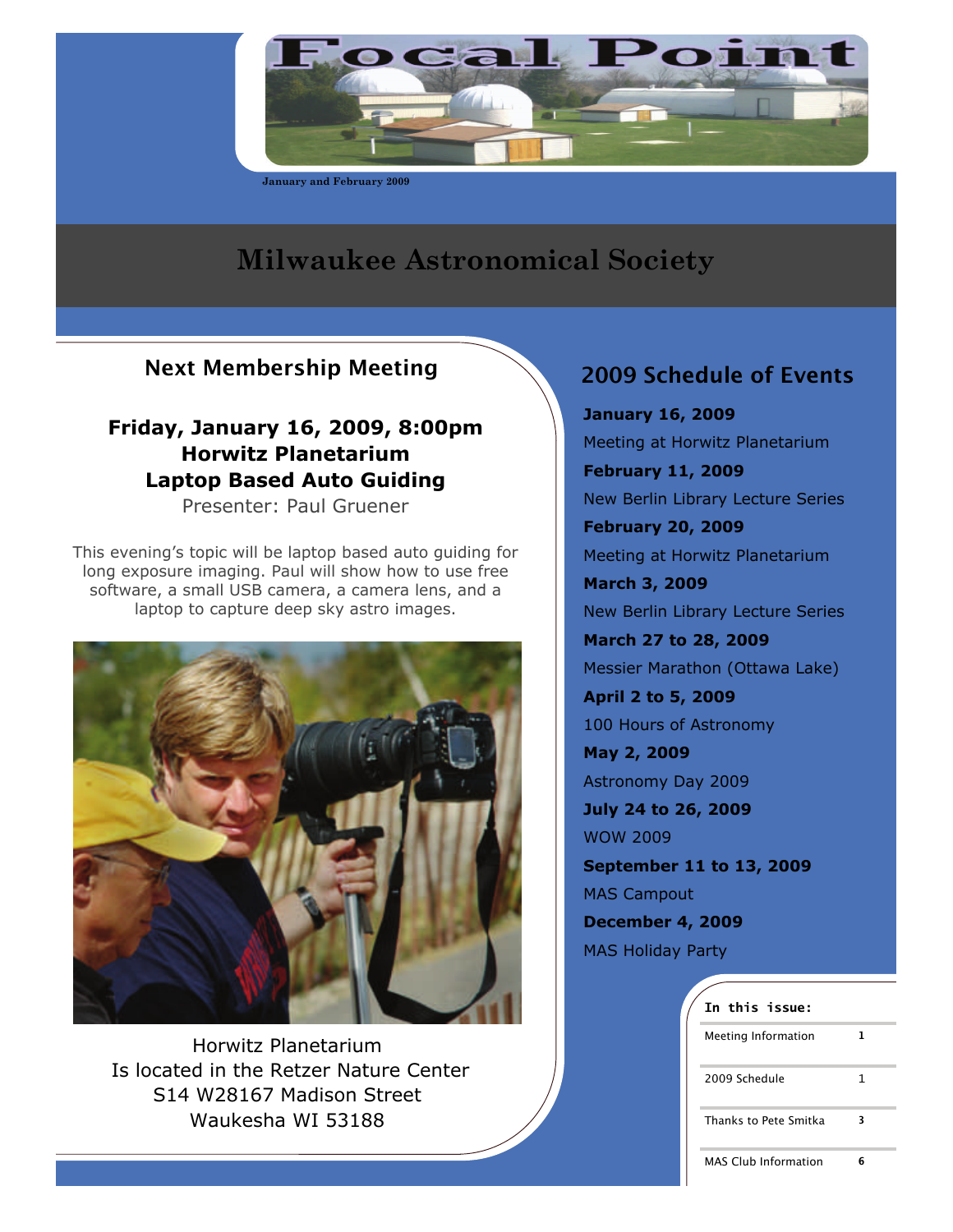### A Year of Astronomy

#### By Jeff Setzer

Happy IYA2009! The International Year of Astronomy has officially started, and it's going to be an exciting year for all astronomy enthusiasts. By the time you read this article, the 2-day worldwide opening ceremonies for IYA2009 will have been held in Paris, France. Additionally, separate individual ceremonies will have been held or will soon be held in dozens of countries, including the American Astronomical Society meeting in Long Beach, California.

So what's happening? Tons of stuff – too much to mention everything here. There are eleven separate Cornerstone Projects alone, in addition to Special Projects and lots of supporting activities. The international website is **www.astronomy2009.org** if you want to explore. I would, however, like to point out a few outstanding items.



First, there is **365 D a y s o f Astronomy**. This is a short daily "podcast" about some aspect of a s t r o n o m y , professional

amateur. People from around the world are contributing, even Yours Truly. You don't need to have an iPod to listen, either, because you can play the audio right on the website.

There is also the **Cosmic Diary**. This is a website where dozens of



astronomy professionals write about the human side of being an astronomer. Want to know what Brother Guy is doing today in Vatican City? How about thoughts from Jean Creighton, the director our own Manfred Olson Planetarium on the UWM campus? This is rare insight into the world of professional astronomy and it's a lot of fun to read.

Also with Wisconsin ties is **Galileoscope**. Developed by a team including Carthage College's Professor Doug Arion, this 50mm refractor kit is designed to bring the craters of the Moon and the Galilean Moons to the eyes of literally millions of people around the world. The target price is close to \$10 U.S. and the website may be taking orders by the time these words appear before you.



As an education and public outreach event, there can be no doubt **100 Hours of Astronomy** is the most ambitious project in history. From April 2-5, thousands of sites around the world will turn tens of thousands of telescopes to the sky, showing the heavens to millions of people. There are almost a dozen sites in the greater Milwaukee area being discussed for our local support of this fantastic E/PO opportunity.

Early in January, twelve people representing nine Wisconsin astronomy organizations met face-to-face for the very first time at the Milwaukee Public Museum. The meeting was called to allow everyone to get to know each other, learn about the capabilities of the different organizations, and to coordinate and plan IYA2009 events for our region. As a result of this meeting, a website has been created to act as a one-stop shop for Wisconsinites looking for their nearest astronomy group or event. That new website is **www.wisconsinastronomy.org** and it will be a dynamic resource for IYA2009 and many years beyond.

I look forward to participating in IYA2009 with other members of the Milwaukee Astronomical Society. Let's have some fun and tell people all about "The Universe, Yours To Discover."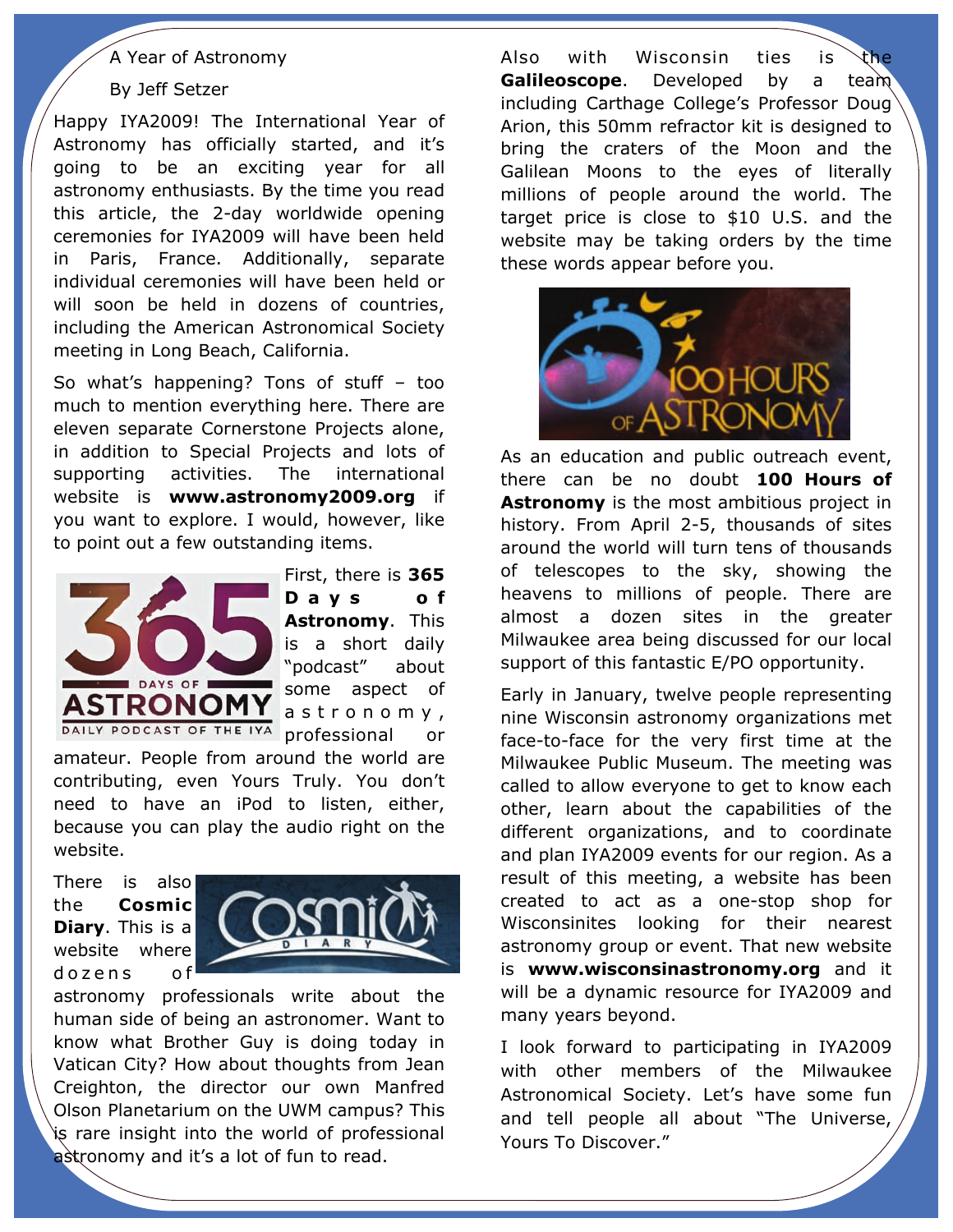# Thank you Pete!

July 2, 208

Milwaukee Astronomical Society 18850 Observatory Road New Berlin, Wisconsin 53151

Dear M.A.S. Members -

Please accept this donation of a complete set of the former Kalmbach publication Telescope Making. It was a wealth of ideas and practical solutions for those of us who were ATM's during the transition from heavy, permanently mounted small scopes, to large and portable alt-az telescopes.

Also, included is a number of issues of a publication called Deep Sky which was a production of the current editor of Astronomy, Dave Eicher. That publication served as encouragement to many to use the our new, big aperture instruments to see "live" things formerly only accessible after a long exposure of film.

Finally. I've sent along four new red colored "rope lights" which I thought would be usable as pathway guides for the public during open house and other events. I hope you find a good use for them.

Sincerely

Peter Smitka Former M.A.S. President.

On the following pages you will read a paper submitted to our newsletter by Chris Epping, Trent Kuczynski, and Jenna Lichter titled "The Mysterious Galactic Center" enjoy!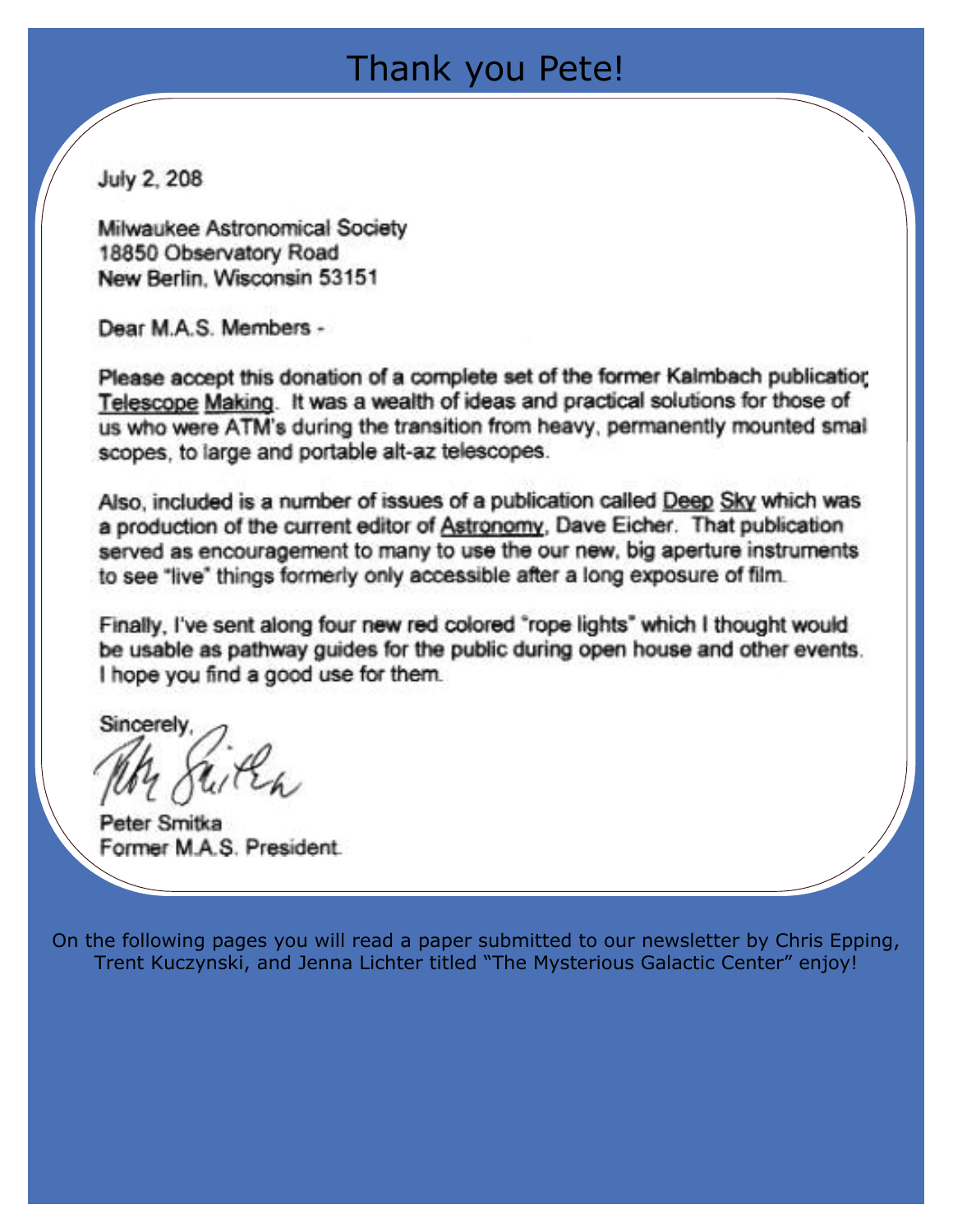Chris Epping, Trent Kuczynski, Jenna Lichter Group Project 1<sup>st</sup> Draft Newspaper Article

### The Mysterious Galactic Center

It is common knowledge that the Earth orbits around the Sun, but did you know that the Earth rotates around an even larger gravity source? Our entire solar system is currently in orbit within the Milky Way galaxy. The Earth orbits the Sun due to the extremely large mass of the Sun, so what could be massive enough to make our solar system and billions of other stars orbit a single object? Scientists believe the answer is an astronomical phenomenon known as a quasar.

A quasar characterized as a supermassive black hole at the center of a galaxy. A black hole is theoretical region of space where nothing can escape its gravitational pull. This immense amount of gravity, which is about 106 to 109 times the mass of the Sun, creates a large disk of material



that orbits around the black hole until it is finally swallowed up. This accretion disk is the source of a quasar's power. The material in the disk moves so quickly that it heats up and produces the quasar's immense amounts of light.

When the first quasar was discovered in the 1980's, scientists put together the Sloan Digital Sky Survey to find more of these mysterious power sources. Thanks to this invention, over 100,000 quasars have been detected, ranging from a whopping 780 million to 28 billion light years away.

There are two main reasons that quasars can be detected at such an astronomical distance. First, quasars can be detected is because quasars average about 30,000 trillion km wide. If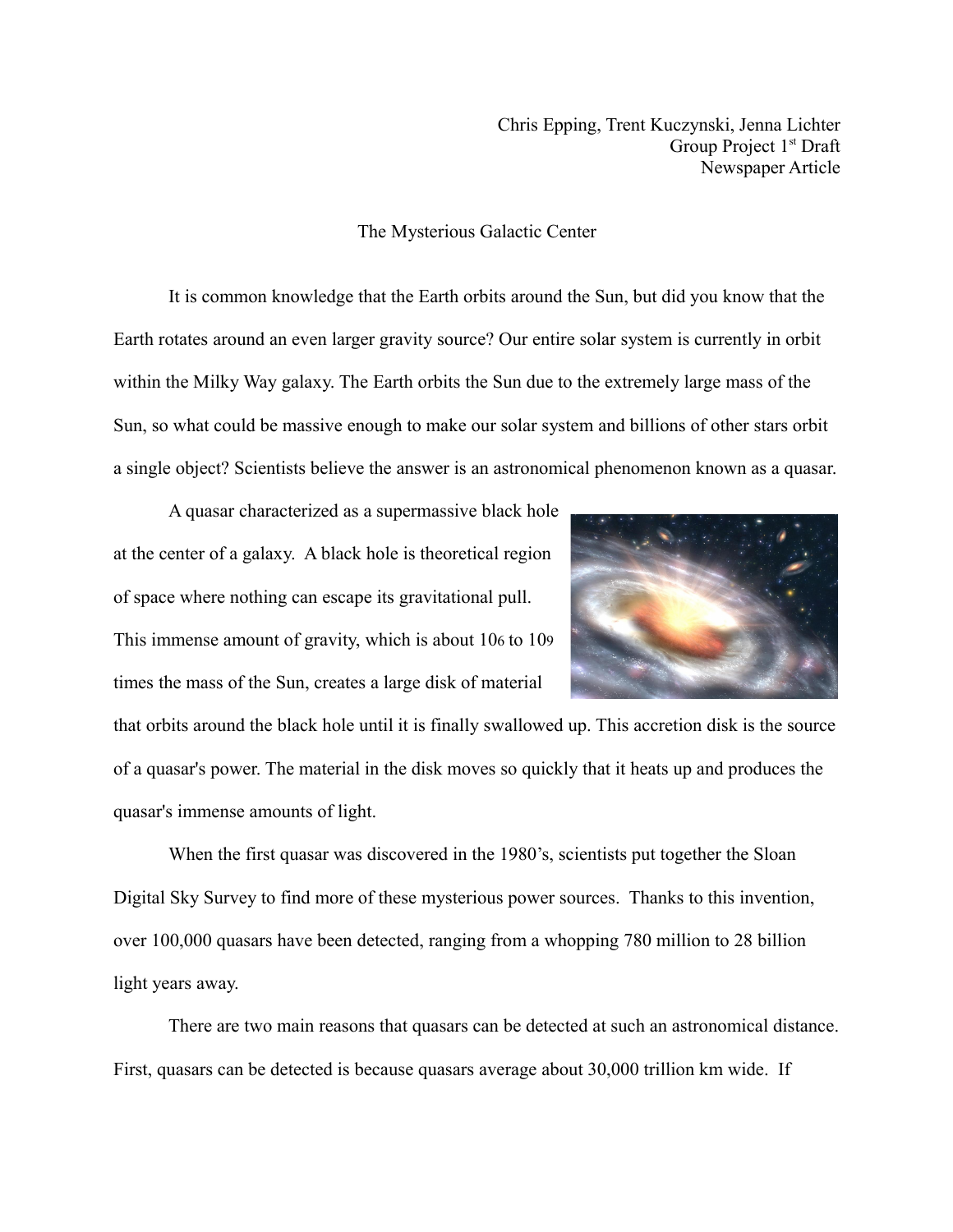something is that big it is hard to imagine that it cannot be seen. Second, quasars are extremely bright. If you thought the sun was bright, imagine a quasar being one trillion times brighter. The reason for quasars being this bright is that supermassive black holes consume 1000 masses of our sun per year, which is comparable to consuming 600 Earth's per hour.

Even today quasars remain a mystery to most astronomers. Although they were not discovered until the 1980's, there have been great advancements made to help detect and learn more about quasars. However, many astronomers agree that more advancements in technology will allow them to learn more and eventually solve the mystery of quasars.

#### Works Cited

- Bennett, Jeffery, et al. The Cosmic Perspective Fifth Edition Stars, Galaxies & Cosmology. San Fransisco: Pearson Education, 2008.
- Simonetti, Dr. John. Frequently Asked Questions about Quasars. Virginia Tech U. <http://www.phys.vt.edu/~jhs/faq/quasars.html>